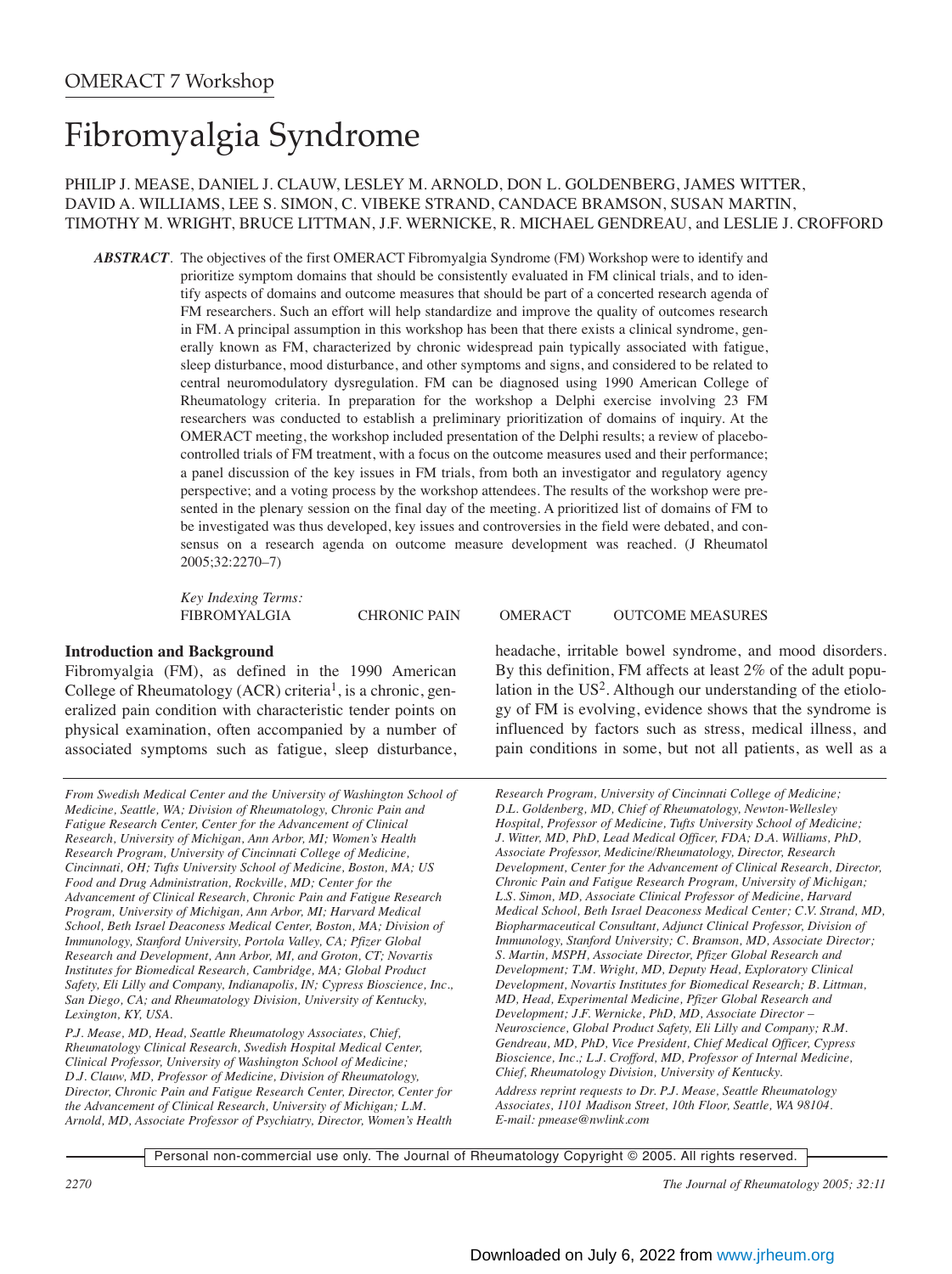variety of neurotransmitter and neuroendocrine  $changes<sup>3,4,4a</sup>$ . Such changes include reduced levels of biogenic amines, increased concentrations of excitatory neurotransmitters, and alterations of hypothalamic-pituitary-adrenal axis and autonomic nervous system activity<sup>5</sup>. A range of treatments are employed to treat the various symptom facets of FM3,4a,6. These include neuromodulatory medications such as antidepressants, opioids, nonsteroidal antiinflammatory drugs, sedatives, muscle relaxants, and anti-epileptics. Nonpharmaceutical treatment modalities, including education, exercise, physical therapy, massage, and cognitive behavioral therapy, can be helpful for FM as well $4a$ , $7-10$ . Although some of these therapies have been tested in randomized controlled trials (RCT), there has been little standardardization of an approach to trials or of outcome measures used. This represents a challenge for regulatory agencies that have yet to approve a drug for FM. They must ask a series of fundamental questions: What constitutes meaningful symptomatic change for an FM patient? How can change be accurately and consistently measured in this population? How durable is the therapeutic effect?

Evaluating therapeutic effects in FM is difficult because of the many facets of the syndrome. Diagnostic criteria based on pain and tender points have been developed for research purposes and identify a group of patients with pain and tenderness<sup>1</sup>. However, subgroups of patients with differing intensity of symptoms have been reported, and the current criteria may be shown to be limiting as further understanding about pathophysiology emerges $4,11$ . Outcome measures transplanted from pain, rheumatology, neurology, and psychiatry research are able to distinguish treatment response in individual symptom domains, but do not necessarily tell us if meaningful change has occurred, either in individual symptom domains or the syndrome as a whole. Further work is necessary to refine and validate these measures in FM, as well as develop composite measures or response criteria to address the multidimensional nature of the syndrome. As more potential treatments for FM are being tested, there is pressing need to develop and standardize valid and reliable instruments to measure outcomes, which will improve the comparative value of treatment trials.

A possible model for this endeavor in FM, in the field of pain medicine, is that of the IMMPACT group (Initiative on Methods, Measurement, and Pain Assessment in Clinical Trials)<sup>12,13</sup>. As a partnership between researchers, industry, and the US Food and Drug Administration (FDA), this group is addressing the question, "What should be the core outcomes to assess in chronic pain clinical trials?" The consensus of this group has been that key outcomes to consider should be pain, physical functioning, emotional functioning, patient global ratings of satisfaction, negative health states, adverse events, and patient adherence and disposition.

## **Review of Instruments of Assessment of FM**

Disease-specific composite measures. A disease-specific composite measure has been developed and validated in FM. The Fibromyalgia Impact Questionnaire (FIQ), developed by Burckhardt and coworkers, consists of questions and visual analog scales regarding functional disability, pain intensity, sleep function, stiffness, anxiety, depression, and overall sense of well-being14. Criticisms of the FIQ are that it may underestimate disease impact and inadequately measure treatment effect in patients with mild symptoms, and it is not validated in men. In addition, the functional assessment has been criticized as containing items not routinely performed15. Nevertheless, the FIQ is responsive to change and has been translated into many languages $16$ . Assessing function, a component of the FIQ, has proved difficult in this population. A number of instruments have been used, but have not been consistently responsive to change<sup>15</sup>. Although the FIQ has been used as a measure of overall health status in patients with FM, the functional component is oriented toward high levels of disability, resulting in a potential floor effect<sup>15</sup>. In a controlled trial of fluoxetine in FM, the physical impairment subscore of the FIQ did not significantly improve in the fluoxetine-treated patients compared with placebo, although the total score did significantly improve in the fluoxetine group. No other FM-specific instruments that measure function have been tested in clinical trials. The Medical Outcome Study (MOS) Short Form-36 (SF-36) has been used to assess some aspects of function and quality of life in trials of FM, with inconsistent results17–25.

*Pain assessment.* A standard tool of pain assessment is the daily pain diary, which is intended to assess pain intensity as well as the impact of pain on function<sup>18</sup>. The daily results are typically averaged on a weekly basis, and change from baseline to study endpoint is the primary outcome measure. Problems with this methodology include recall error, compliance with daily recording, and change in the patient's evaluation of pain intensity and impact over the length of the study. Efforts to deal with these problems have included use of the electronic diary and evolving methodologies of pain scaling methods<sup>18</sup>. The McGill Pain Questionnaire (MPO) is a commonly employed pain questionnaire<sup>26</sup>. It includes 78 pain-related adjectives subdivided into sensory, affective, evaluative, and miscellaneous sensory qualities of pain. A shorter SF-MPQ, which includes 15 adjectives in sensory and affective categories, has been utilized in FM<sup>26</sup>. The SF-MPQ has been used in several trials and is able to distinguish drug versus placebo<sup>19-22,24,25</sup>. The Brief Pain Inventory (BPI) is a questionnaire that assesses intensity, impact, quality, relief, and patient perception of cause of pain27. It has been shown to be discriminant in recent FM trials20,21. The Leeds Assessment of Neuropathic Symptoms and Signs is an outcome measure designed to distinguish neuropathic and nociceptive pain. It was able to distinguish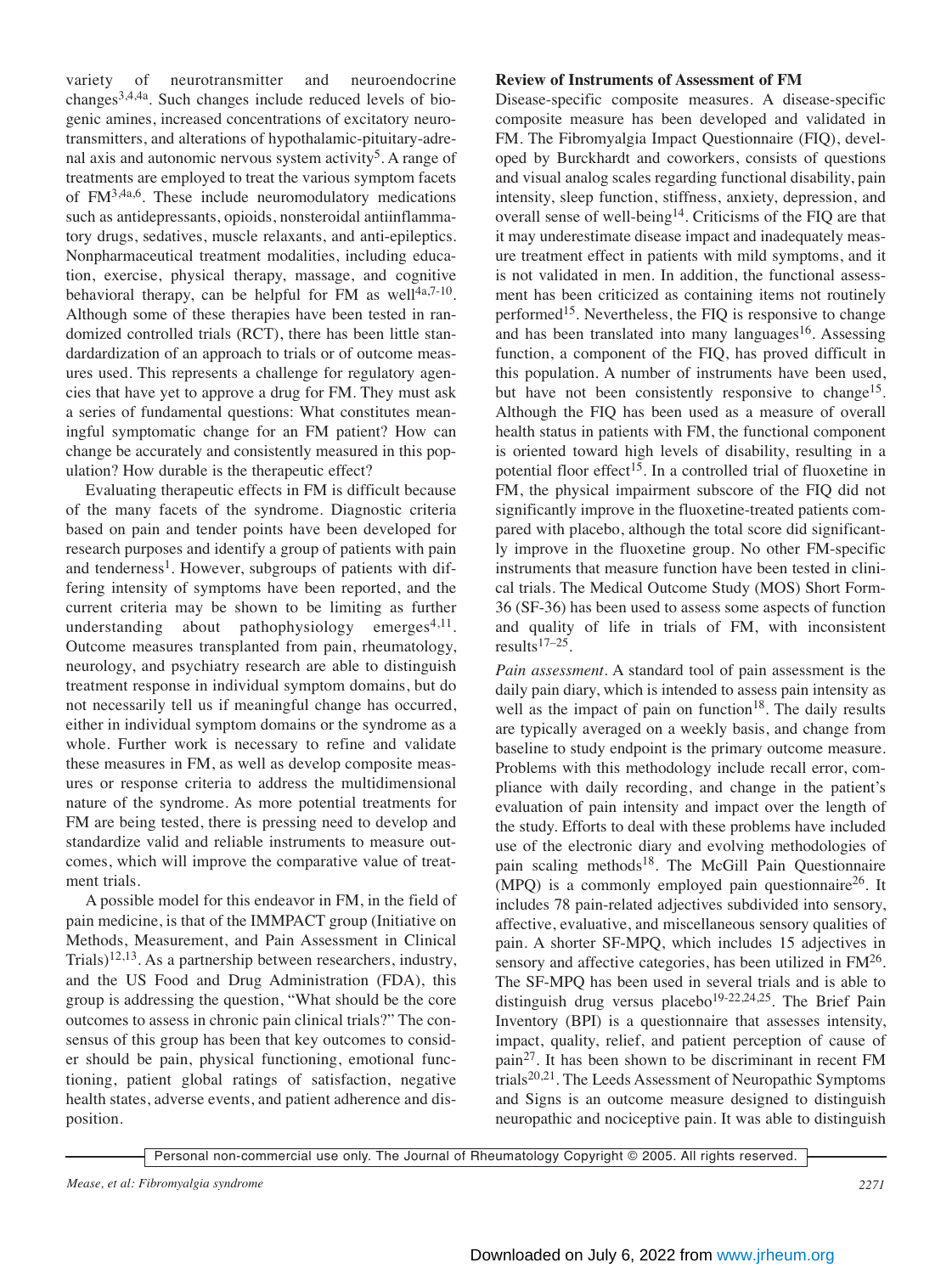quality of pain between patients with rheumatoid arthritis versus FM28.

The manual tender point examination has been historically considered a key feature in the definition of  $FM<sup>1</sup>$ . However, validity and utility of the manual tender point examination is increasingly questioned: (1) Many patients who fall within the FM paradigm may have fewer than 11 tender points. (2) The manual tender point examination is limited by the relative lack of objectivity of the findings. (3) There is an uncertain relationship between the tender point examination and the underlying pathophysiology of the syn $d$ rome<sup>4</sup>.

Although the manual tender point examination distinguishes FM patients from controls, its discriminant ability in clinical trials has been variable, suggesting that it may be useful as an entry criterion but not as an outcome measure. Dolorimetry, which may improve objectivity in tender point examination<sup>29</sup>, has been shown to be responsive to treatment in a recent clinical trial<sup>20</sup>. Manual tender point intensity has been assessed utilizing the Fibromyalgia Intensity Score $30$ , in which the patient describes pain intensity on a 0–10 scale and the scores of 18 sites are averaged.

*Fatigue assessment.* The Multidimensional Assessment of Fatigue index, an 18 item questionnaire, has been used in FM trials<sup>22,31,32</sup>. The Multidimensional Fatigue Index, which similarly measures multiple aspects of fatigue including the emotional and physical, has been validated in a variety of populations and diseases, although not yet in FM33. Other instruments include the Functional Assessment of Chronic Illness Therapy<sup>34</sup> and the Fatigue Severity Scale<sup>35</sup>. The advantage of such tools is their ability to explore the multiple dimensions of fatigue. Simpler, single-question fatigue assessments are embedded within such composite instruments as the FIQ.

*Sleep assessment.* Multiple dimensions of sleep quality have been variably assessed in FM trials, including quantity, quality, ease of falling asleep, frequency of waking, and feeling refreshed upon awakening. Instruments include the MOS sleep scale<sup>36</sup>, as well as single-question assessments of sleep quality in a daily diary format and embedded in the FIQ.

*Quality of life and global assessment.* Several instruments have been used to measure quality of life and global assessment in FM. The Patient Global Impression of Change<sup>24</sup>, measured on an 11 point scale, and the Patient Global Impression of Improvement<sup>20,21</sup>, measured on a 7 point scale, have been shown to discriminate treatment effect in FM. The MOS SF-36 used in most FM trials has 8 subscales assessing physical and mental function $37$ . Several physical and mental subscales have been shown to discriminate treatment effect in FM<sup>20-22,24</sup>.

*Sexual function assessment.* Sexual function is an important dimension of quality of life that is often overlooked in clinical trial outcome assessment. This domain can be improved as a person feels better with treatment, or sometimes worsened, e.g., as a side effect of some antidepressant or pain medications. A measure of sexual function has been utilized in one recent FM trial $24,38$ .

*Assessment of psychiatric symptoms and comorbid psychiatric disorders.* A number of screening tools for assessment of depressive and anxiety symptoms have been used in FM clinical trials, including the Beck Depression Inventory and the Beck Anxiety Inventory<sup>39,40</sup>, the Hospital Anxiety and Depression Scale41, and the Hamilton Depression Rating Scale<sup>42</sup>. The Mini International Neuropsychiatric Interview43 and the Structured Clinical Interview for the DSM-IV Axis I Disorders<sup>44</sup> are structured diagnostic interviews that have been used for the diagnosis of comorbid psychiatric disorders in some FM trials. These structured interviews serve to exclude patients with certain psychiatric diagnoses for safety reasons, or stratify patients to observe if there are differences in treatment outcomes relative to these comorbid diagnoses. A comprehensive review of psychiatric measures in FM has been recently published<sup>45</sup>.

*Responder analyses*. What constitutes a "meaningful" response in FM? Regarding pain response, Farrar has published a pooled analysis of patients with chronic pain of various etiologies, including FM, treated with pregabalin. In this analysis, a 30% reduction in the pain intensity score was considered a clinically important difference, and a 50% reduction was associated with the highest degree of improvement<sup>46</sup>. Regarding response of the syndrome as a whole, 2 groups have proposed different composite criteria sets, which are a weighting of measures such as pain, tender point assessment, function, and sleep quality<sup>47,48</sup>. These proposed sets have not been used in recent clinical trials nor recommended by regulatory agencies. However, they are examples of a potentially valuable composite criteria set for evaluating FM as a whole, and not just individual domains of the syndrome.

# **Delphi Exercise on FM Domains**

*Objective and background.* A Delphi exercise among FM researchers was conducted prior to the OMERACT workshop to develop consensus on a prioritized list of key domains of the FM syndrome that should be addressed in clinical trials (Table 1 and Table 2). The steering committee of the workshop considered it important to have a framework of prioritized domains to present at the OMERACT workshop as a basis for discussion and for developing a research agenda on domains of inquiry and instruments of assessment in FM trials.

The exercise was modeled after a recently completed Delphi exercise conducted by GRAPPA (Group for Research and Assessment of Psoriasis and Psoriatic Arthritis). The key elements of a Delphi process were in place: (1) Anonymity  $-$  questionnaires were E-mailed; (2)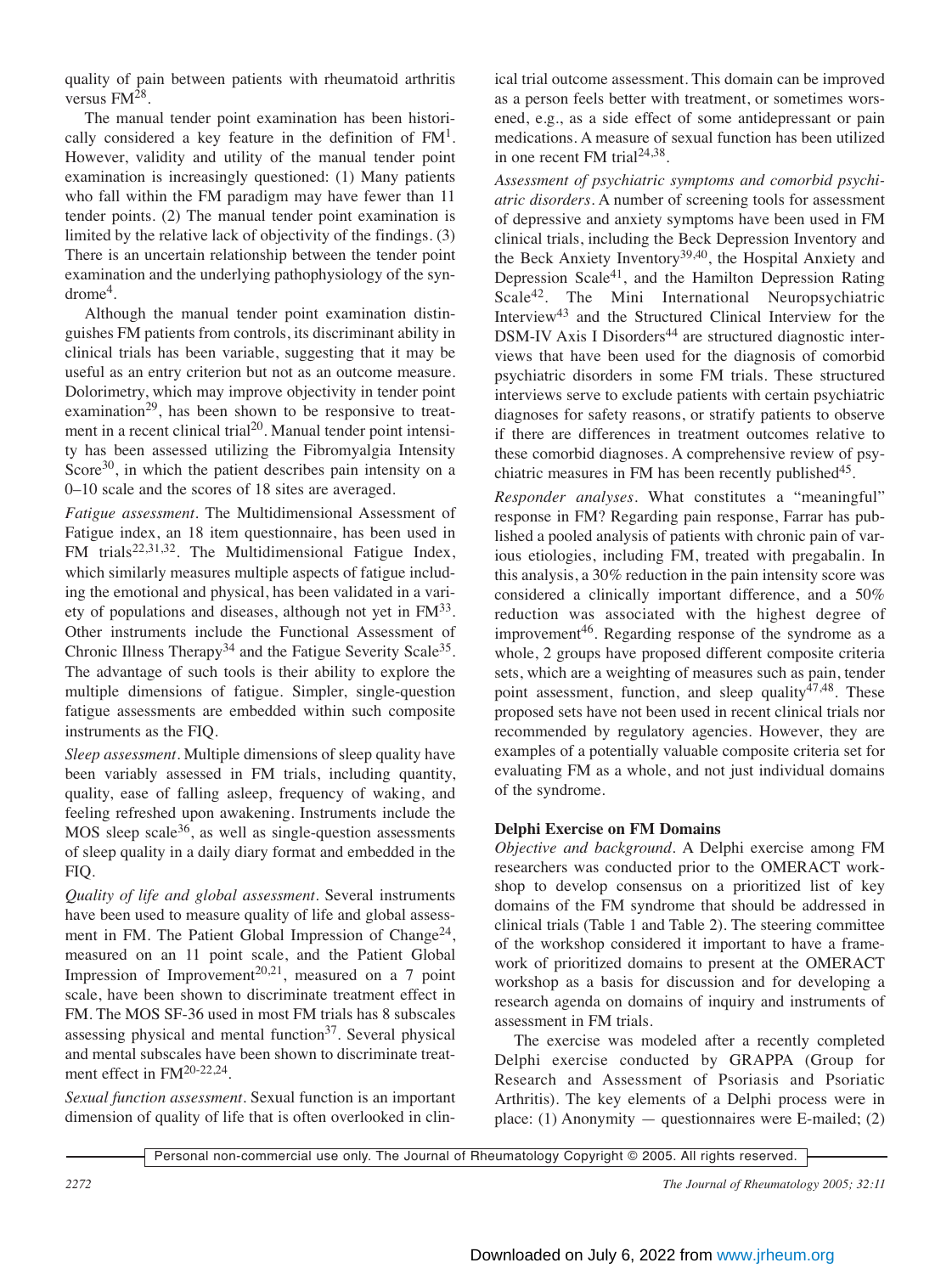Iteration — 3 "rounds" were conducted; (3) Controlled feedback — individuals were informed of the whole-group response after each round; and (4) Statistical group response — group judgment was expressed as the median; spread of opinion indicated strength of consensus49-53.

*Methods.* A list of 40 potential domains was prepared through literature review and E-mail discussion by steering committee members (see Table 1). After the domains were established, a selected group of FM clinicians and researchers was asked to participate in the consensus exercise. Fifty-one potential participants were contacted; 23 completed all 3 rounds of scoring. Each participant was emailed the list of 40 domains in Microsoft Excel spreadsheet format and asked to distribute 100 points among the domains, giving more points to domains they considered more important to evaluate. In 2 subsequent rounds the results of the group median, interquartile range, and total range of the earlier responses were E-mailed to each respondent, who could reflect on previous scoring and revise subsequent scoring if they chose. The participants were asked to rank the domains in each of 3 different contexts: (1) Symptom Modifying, i.e., as might be considered important in a clinical trial; (2) Clinical Record Keeping, i.e., as might be considered important in recording in a medical chart; and (3) Rehabilitation, i.e., as might be considered important regarding ultimate ability to improve or achieve remission. For the workshop, only data from the Symptom Modifying context were reviewed and discussed.

*Results.* The results are presented in Table 2. Pain was considered the key domain to be assessed, followed by fatigue, patient global, and sleep. Other key domains are indicated.

## **FM Workshop Session at OMERACT 7**

The Delphi exercise was presented, followed by a review of major clinical trials in FM, with a focus on the outcome measures used, in order to build an understanding of the key symptomatic domains that underlie the syndrome and their responsiveness to therapy. Trials chosen for review included those of tricyclic antidepressants  $(TCA)^{19}$ , fluoxetine<sup>54</sup>, tramadol plus acetaminophen<sup>23</sup>, tramadol<sup>55</sup>, pregabalin<sup>22</sup>, duloxetine<sup>20</sup>, recombinant growth hormone<sup>25</sup>, and milnacipran<sup>24</sup>. Some of these studies are unpublished except in abstract form, therefore the data have been anonymized in this report. The results were translated into standardized effect sizes by dividing the placebo-corrected difference by the pooled standard deviation using the method of Cohen<sup>56</sup>. Effect sizes of 0.2–0.49 are generally considered small, 0.5–0.79 are considered medium or moderate, and > 0.8 are considered large. These results are summarized in Table 3. Domains assessed, utilizing measures outlined previously, included pain (by VAS, multidimensional), fatigue (VAS, multidimensional), sleep (VAS, multidimensional), patient *Table 1.* Delphi symptom domains as a complete list.

| Abuse, alcohol and/or drug use                              | Negative cognitive factors    |
|-------------------------------------------------------------|-------------------------------|
| Abuse, physical, sexual, and/or emotional Noxious threshold |                               |
| Anxiety diagnosis, current or previous                      | Pain                          |
| Arthralgias                                                 | Paresthesia/dysesthesia       |
| Chest pain                                                  | Personality disorder          |
| Comorbities, influence of                                   | Physical functioning          |
| Depression, current or previous                             | Productivity                  |
| Dyscognition                                                | Restless leg syndrome         |
| Family/social construct                                     | Satisfaction                  |
| Fatigue                                                     | Secondary gain                |
| Global clinician-rated improvement                          | Sexual function               |
| Global patient-rated improvement                            | Sicca symptoms                |
| Headache                                                    | Sleep quality                 |
| Health-related quality of life                              | Social functioning            |
| Income                                                      | Socioeconomic status          |
| Irritable bladder syndrome                                  | Symptoms, number and level of |
| Irritable bowel syndrome                                    | Tenderpoint count             |
| Marital status                                              | Tenderpoint intensity         |
| Morning stiffness                                           | Treatment side effects        |
| Muscle fatigue or weakness                                  | Unresponsivness to treatment  |
|                                                             |                               |

*Table 2.* Median Delphi scores for 12 domains identified for clinical trials of FM

| Domain                         | Median Delphi<br>Score |
|--------------------------------|------------------------|
| Pain                           | 16                     |
| Fatigue                        | 10                     |
| Patient global                 | 10                     |
| Sleep quality                  | 8                      |
| Health related quality of life | 5                      |
| Physical function              | 5                      |
| Treatment side effects         | 5                      |
| Depression                     | 5                      |
| Tender point intensity         | $\overline{2}$         |
| Dyscognition                   | 2                      |
| Anxiety diagnosis              | $\overline{c}$         |
| Clinician rated global         | 1                      |

and clinician global assessment of change, function (by the FIQ), health-related quality of life (SF-36), depression, and anxiety. Effect sizes for all domains tended to be medium in size, and patients with FM show weaker correlations between improvement in symptoms and improvement in physical function than in other rheumatic diseases. These studies provide understanding of the responsiveness of FM to treatment and the endpoints most sensitive to improvements in symptoms and function.

*Tramadol and tramadol/acetaminophen for the treatment of FM*. Two trials, tramadol alone and tramadol in combination with acetaminophen, demonstrated modest efficacy in treating FM pain23,55. Tramadol/acetaminophen had modest effects on function as assessed by FIQ and SF-36. Tramadol alone did not improve function as assessed by FIQ total score. Tramadol/acetaminophen had no effect on sleep. Sleep was not assessed in the trial of tramadol alone.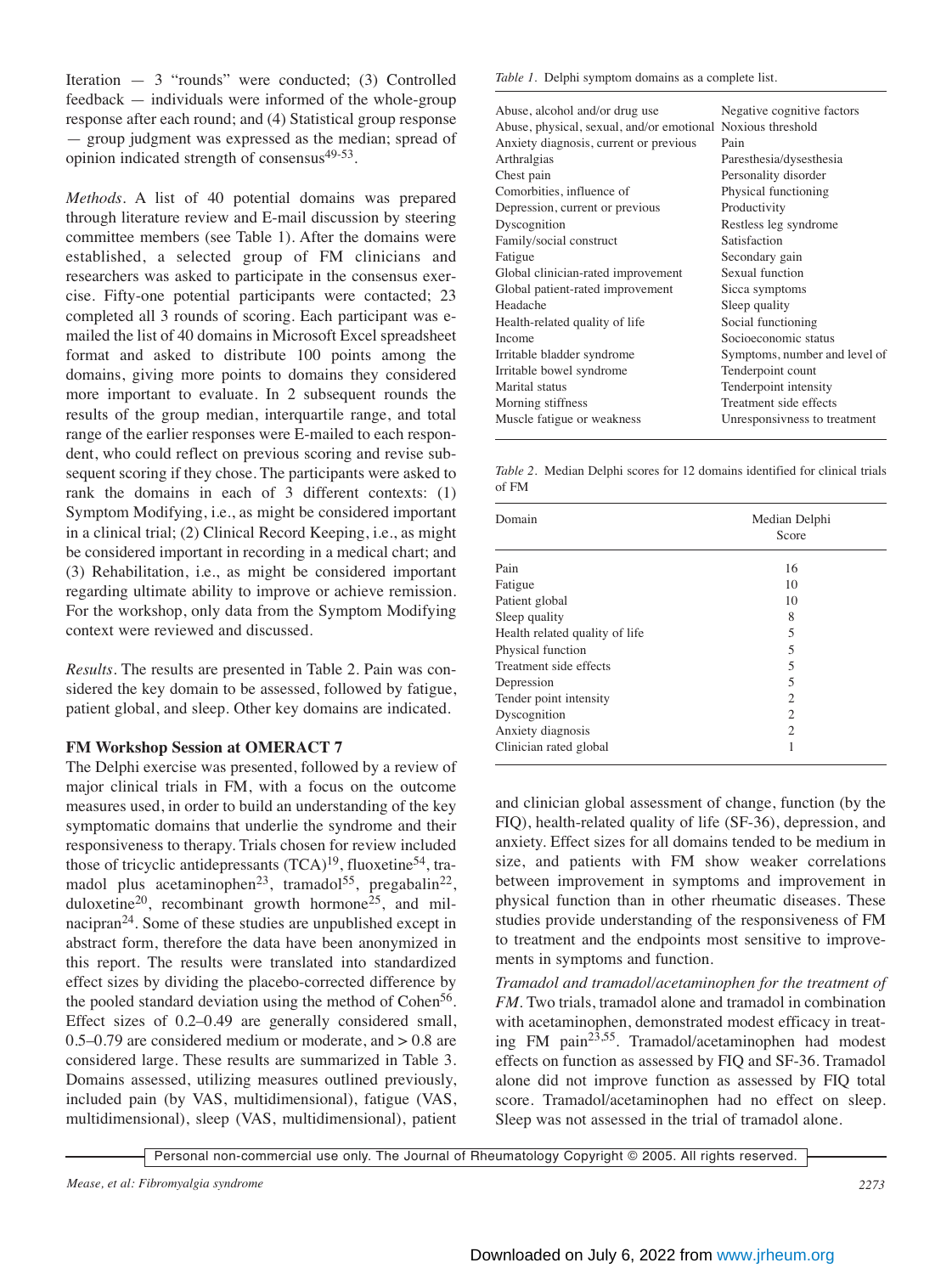|  |  |  | Table 3. Effect sizes observed in clinical trials of therapeutic agents in fibromyalgia. |
|--|--|--|------------------------------------------------------------------------------------------|
|  |  |  |                                                                                          |

| Drug           | Duration                       |          |                                  | Pain             |                             | Sleep        |         | Fatigue             |      | Mood                       | Global            |                     | Function                        |
|----------------|--------------------------------|----------|----------------------------------|------------------|-----------------------------|--------------|---------|---------------------|------|----------------------------|-------------------|---------------------|---------------------------------|
| Outcome No. of | <b>Studies</b>                 | VAS Pain | $SF-36$<br><b>Bodily</b><br>Pain | Tender<br>Points | Morning<br><b>Stiffness</b> | Sleep        | Fatigue | $SF-36$<br>Vitality | Mood | Mood<br>Anxiety Depression | Patient<br>Global | <b>FIQ</b><br>Total | $SF-36$<br>Physical<br>Function |
| $\mathbf{A}$   | $1-8$ wks                      | 0.78     | 0.55                             | 0.29             |                             | 0.82         | 0.46    | 0.42                | 0.20 | 0.19                       |                   |                     | 0.22                            |
| B              | Average<br>across 9<br>studies | 0.52     |                                  | 0.29             |                             | 0.66         | 0.45    |                     |      |                            | 0.66              |                     |                                 |
| $\mathsf{C}$   | $1-12$ wks                     | 0.95     |                                  | 0.48             | 0.52                        |              | 0.57    |                     |      |                            |                   |                     |                                 |
| D              | $1-12$ wks                     | 0.34     |                                  | 0.41             | 0.24                        |              | 0.08    |                     |      |                            | 0.24              |                     |                                 |
| E              | $1-12$ wks                     | 0.39     | 0.39                             | 0.22             | 0.32                        | $\mathbf{0}$ | 0.13    | 0.15                | 0.27 | 0.13                       |                   | 0.37                | 0.33                            |
| F              | $1-9$ wks                      | 0.49     |                                  | 0.18             |                             |              |         |                     |      |                            |                   | 0.11                |                                 |
| G              | $1-12$ wks                     | 0.51     | 0.4                              |                  |                             | 0.25         | 0.41    | $-0.02$             | 0.26 | 0.25                       |                   |                     |                                 |
| H              | $1-9$ mo                       |          |                                  | 0.6              |                             |              |         |                     |      |                            |                   | 0.6                 |                                 |

*Recombinant human growth hormone*. Use of growth hormone (GH) in FM is based on studies showing that levels of insulin-like growth factor-1 (IGF-l, the mediator of GH activity) in patients with FM are lower than in age-matched controls. Whether lower IGF-1 is a result of the FM syndrome or involved in the causative pathway is not known; however, IGF-1 does play a role in muscle repair, and thus could conceivably be involved in the pathogenesis of FM pain57. A 9-month study of injectable recombinant human GH in patients with a low IGF-1 at entry showed improvements in FM symptoms as assessed by the FIQ total and tender points score<sup>25</sup>.

*Tricylic antidepressants.* In a metaanalysis of TCA<sup>19</sup>, most studies used a pain VAS or Likert scale as the primary outcome. Sleep, fatigue, tenderness, stiffness, and mood/anxiety were frequently assessed as secondary outcomes. Global assessment and a variety of health related quality of life (HRQOL) and functional assessments were measured. TCA generally had moderate effects on sleep and pain, with the effects on sleep generally slightly larger.

*Selective serotonin reuptake inhibitors (SSRI).* Although the effect of SSRI on pain has been marginal, one study of flexibly dosed fluoxetine showed improvement of pain, as measured by FIQ pain score, and statistically significant effects on fatigue and depression $54$ .

*Serotonin/norepinephrine reuptake inhibitors (SNRI).* Milnacipran was efficacious in treating the core symptoms of FM, including pain, fatigue, and  $mood^{24}$ . Robust improvements were observed in the Patient Global Impression of Change, with modest effects on fatigue and functioning (measured by FIQ) and small effects on sleep. Patients demonstrated improvements in pain regardless of baseline major depressive episode status, but patients with depression had the largest placebo response on pain scales. Duloxetine, another SNRI, was tested in FM patients. In the first of 2 studies, significant improvement was demonstrated in the treated group utilizing the total FIQ score, but did

not show significance in the co-primary outcome of FIQ pain score, nor was improvement noted in male subjects<sup>20</sup>. A secondary outcome measure of pain, the BPI, did show statistically significant improvement in the treated group. Duloxetine also improved several other symptoms associated with FM, including stiffness and tender points (measured by dolorimetry), as well as global assessment and several quality of life measures. Duloxetine improved pain symptoms regardless of baseline major depressive disorder status. A second study, utilizing the BPI as a primary pain endpoint and excluding male patients, did show statistically significant improvement<sup>21</sup>.

*Pregabalin*. Pregabalin is an investigational agent that binds to the alpha-2-delta subunit of the voltage-gated calcium channel in the central nervous system. It is structurally related to gabapentin and is being developed for the treatment of FM and other indications. Pregabalin was studied in an 8 week RCT in FM and was efficacious in the treatment of pain, sleep disturbance, and fatigue22. The primary outcome was pain measured by an 11-point numeric rating score recorded in a daily pain diary. There was significant improvement in pain at the highest dose studied. Significant improvement in sleep was also observed as assessed by a sleep diary and the Medical Outcomes sleep scale. Significant reduction in fatigue was also reported. Patient global impression of change and 4 domains of the SF-36 were also improved.

*Cognitive behavioral therapy*. A trial of cognitive behavioral therapy (CBT) in chronic multisymptom illness (CMI) showed correlation estimates between the SF-36 physical component scale and pain (0.34), general fatigue (0.40), and physical fatigue  $(0.42)^{58}$ . This cohort with CMI had extremely low levels of self-reported function, like other cohorts with FM. CBT specifically aimed at improving physical function had only a marginally significant influence on self-reported physical function. This and other studies suggest weaker correlations between improvements in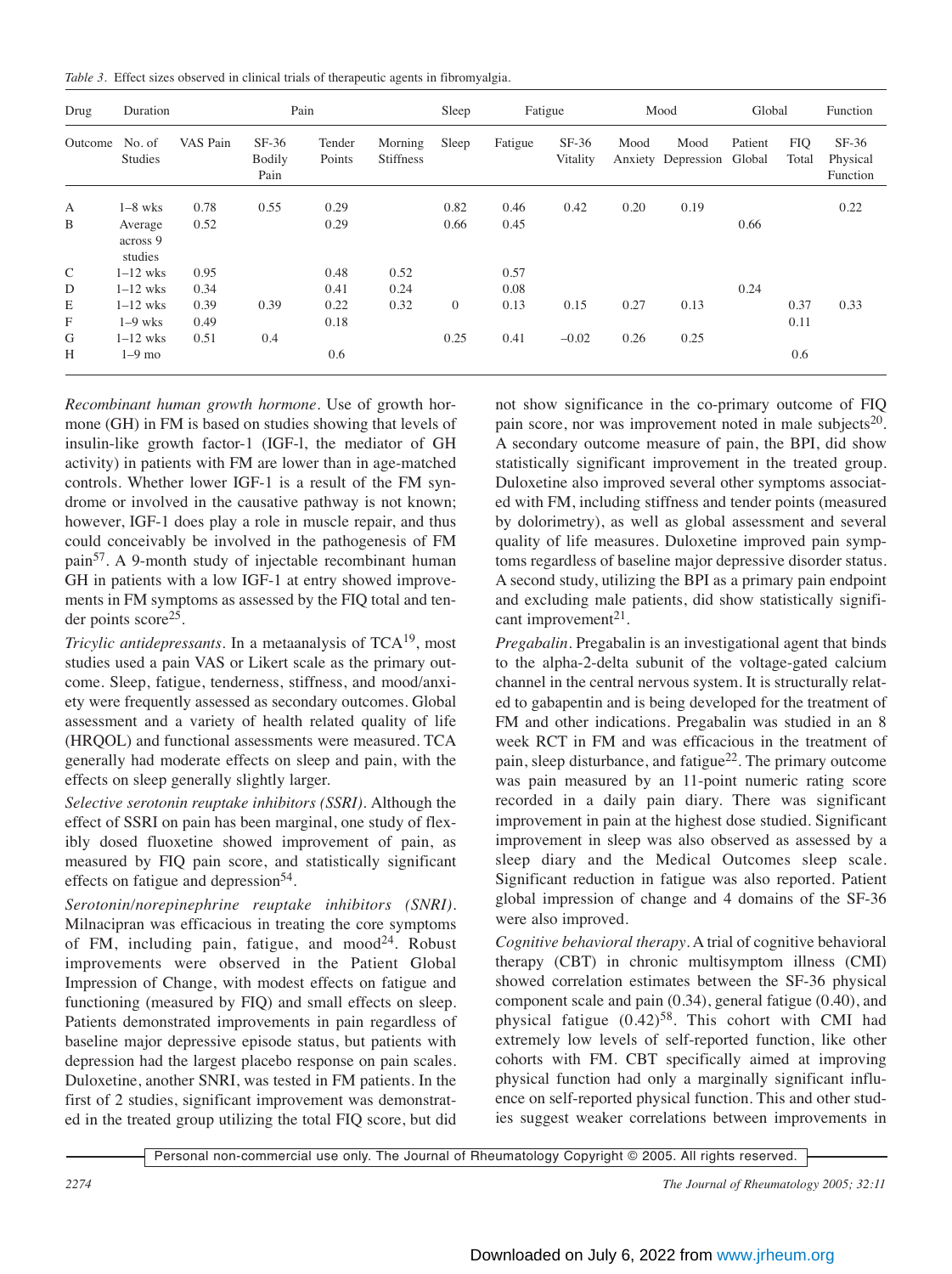symptoms (e.g., pain, fatigue, etc.) and improvement in function in FM than in other rheumatic disorders. A second clinical trial of CBT in FM using similar methods and outcome measures showed patients receiving CBT to be twice as likely to have a clinically meaningful improvement in physical functional status than standard care<sup>59</sup>.

*US regulatory perspective on FM.* Jim Witter of the FDA Arthritis Advisory Committee highlighted the presentation and discussion of the committee's meeting on FM of June 23, 200360, and the US National Institutes of Health-FDA Guidance on Analgesics (under revision and currently not available). Unmet needs in chronic pain include a need for better understanding of clinical aspects of chronic pain and the pain mechanisms that may serve as treatment targets, and for standardized and validated methodologies of trial design and outcome measurement in FM. The FDA is currently considering 2 non-mutually exclusive approaches for new therapeutic agents seeking a claim approval for FM: (1) for symptomatic management of pain of FM, and (2) for the management of FM as an overall syndrome. To achieve the former, the drug would need to show statistical superiority in a predetermined pain measure(s). To achieve the latter, the drug would need to also show statistical superiority in its effect on a broader arena of symptoms and function of FM patients. Regarding recommendations as to a core set of domains to be considered in clinical trials of FM, the model of the IMMPACT recommendations was described<sup>12,13</sup>. Ultimately, a composite responder analysis, akin to the ACR-20 response criteria for rheumatoid arthritis, would be highly desirable for future trials of pharmacologic agents in FM.

## **OMERACT Workshop Consensus Voting**

After reviewing the pre-OMERACT Delphi exercise and the data from clinical trials in FM patients, workshop attendees prioritized domains of assessment for clinical trials. Results are presented in Tables 4 and 5.

The key difference from the pre-OMERACT Delphi prioritization is a higher ranking of HRQOL and function, with a focus on multidimensional aspects of function rather than simply physical function. There was acknowledgment that aspects of function such as role, vocational, and emotional function may be of as great or greater importance in a patient with FM than physical function limitations. As in the prior Delphi exercise, pain, fatigue, and patient global sense of well-being ranked highest. The group also agreed that those domains ranked by at least 50% of workshop attendees should be considered key domains to assess in clinical trials, whereas those ranked lower should be considered to be measured, but that more research would be necessary to know how critical they would be, and how best to measure them. There was support for placing the concept of "participation" on the research agenda, i.e., developing an approach to measure ability of patients to participate in life

*Table 4.* Percentage of OMERACT workshop attendees who considered domains essential to assessment in clinical trials of fibromyalgia.

| Domain                         | Respondents $(\% )$ |  |  |
|--------------------------------|---------------------|--|--|
| Pain                           | 100                 |  |  |
| Patient global                 | 94                  |  |  |
| Fatigue                        | 85                  |  |  |
| Health related quality of life | 76                  |  |  |
| Multidimensional function      | 75                  |  |  |
| Sleep quality                  | 70                  |  |  |
| Depression                     | 65                  |  |  |
| Treatment side effects         | 58                  |  |  |
| Physical function              | 42                  |  |  |
| Clinician rated global         | 23                  |  |  |
| Dyscongnition                  | 21                  |  |  |
| Anxiety diagnosis              | 21                  |  |  |
| Tender point intensity         | 18                  |  |  |

*Table 5.* Voting results from FM workshop exercise. Attendees were asked to rank which domains that they thought were most important, and second and third most important to measure in FM studies.

|                   | Percentage of Attendees Who: |                  |                 |                    |  |  |  |
|-------------------|------------------------------|------------------|-----------------|--------------------|--|--|--|
| Domain            | Ranked<br>First              | Ranked<br>Second | Ranked<br>Third | Ranked in<br>Top 3 |  |  |  |
| Pain              | 64                           | 13               | 16              | 93                 |  |  |  |
| Patient global    | 22                           | 18               | 25              | 65                 |  |  |  |
| <b>HRQOL</b>      | 12                           | 16               | 20              | 48                 |  |  |  |
| Fatigue           | $\theta$                     | 32               | 24              | 56                 |  |  |  |
| Sleep             | $\mathcal{D}_{\mathcal{L}}$  | 13               | 4               | 19                 |  |  |  |
| Physical function | $\Omega$                     |                  | 9               | 16                 |  |  |  |

activities and function. There was also support for further development of a new composite instrument and/or an outcome criteria set for FM, analogous to the ACR or DAS criteria sets used in rheumatoid arthritis. The group was split on whether this should be in the form of a responder analysis or on a continuous scale. It was recommended that the patient perspective be included in the prioritization of research domains, which could be accomplished by a future Delphi exercise with patients.

## **Conclusions**

The primary objective of the FM workshop, to establish a prioritized list of domains key to FM research, was achieved with the ranking of the following key domains: pain, patient global, fatigue, HRQOL, function (multidimensional), sleep, depression, and treatment side effects. Other important domains, not considered as essential, included physical function, tender point intensity, dyscognition, anxiety, and clinician global assessment. This ranking is consistent with that achieved prior to the workshop in a Delphi exercise of FM researchers (Table 2). Highlighted is the multidimensional nature of the FM syndrome, with its key elements of pain, fatigue, sleep disturbance, and functional disability.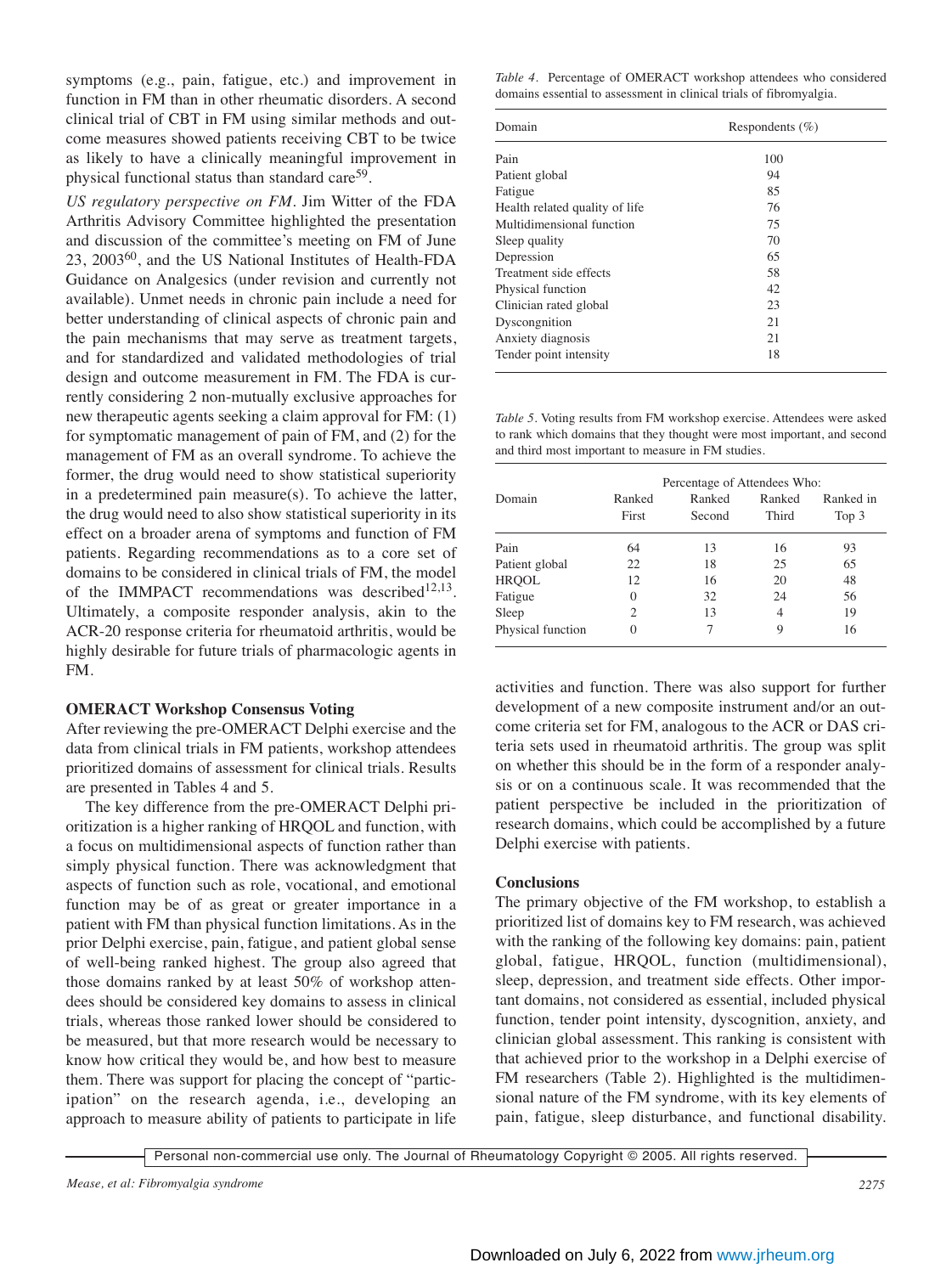There exist a variety of outcome measures, outlined in this article, to assess these domains and that have been used in FM clinical trials. Following further standardization and validation they will constitute the core of the upcoming research agenda for the FM research community. Further key research objectives will be to refine measures of the multidimensional aspect of functional disability, including role vocational, social, and emotional aspects, addressing the concept of "participation" as an outcome measure, to include patient perspective on what represents a clinically meaningful change in a domain or the syndrome as a whole. Toward this end, focus groups of FM patients are being developed to address the patient perspective and to serve as a nucleus for conduct of Delphi exercises. There is consensus that development and validation of a composite instrument and/or criteria set for fibromyalgia as a syndrome is of key importance. Several members of the Steering Committee are currently involved with an ongoing project to develop and validate such a measure. Results of these research efforts will hopefully be discussed in the next OMERACT session in 2006.

## **REFERENCES**

- 1. Wolfe F, Smythe HA, Yunus MB, et al. The American College of Rheumatology 1990 criteria for the classification of fibromyalgia. Report of the Multicenter Criteria Committee. Arthritis Rheum 1990;33:160-72.
- 2. Wolfe F, Ross K, Anderson J, Russell IJ, Hebert L. The prevalence and characteristics of fibromyalgia in the general population. Arthritis Rheum 1995;38:19-28.
- 3. Bennett RM. The rational management of fibromyalgia patients. Rheum Dis Clin North Am 2002;28:181-99.
- 4. Clauw DJ, Crofford LJ. Chronic widespread pain and fibromyalgia: what we know, and what we need to know. Best Pract Res Clin Rheumatol 2003;17:685-701.
- 4a. Mease P. Fibromyalgia syndrome: review of clinical presentation, pathogenesis, outcome measures, and treatment. J Rheumatol 2005;32 Suppl 75:6-21.
- 5. Bennett RM. Emerging concepts in the neurobiology of chronic pain: evidence of abnormal sensory processing in fibromyalgia. Mayo Clin Proc 1999;74:385-98.
- 6. Barkhuizen A. Rational and targeted pharmacologic treatment of fibromyalgia. Rheum Dis Clin North Am 2002;28:261-90.
- 7. Busch A, Schachter C, Peloso P, Bombardier C. Exercise for treating fibromyalgia syndrome. Cochrane Database Syst Rev 2002;CD003786.
- 8. Burckhardt CS, Bjelle A. Education programmes for fibromyalgia patients: description and evaluation. Baillieres Clin Rheumatol 1994;8:935-55.
- 9. Burckhardt CS, Mannerkorpi K, Hedenberg L, Bjelle A. A randomized, controlled clinical trial of education and physical training for women with fibromyalgia. J Rheumatol 1994;21:714-20.
- 10. Williams DA. Psychological and behavioural therapies in fibromyalgia and related syndromes. Best Pract Res Clin Rheumatol 2003;17:649-65.
- 11. Giesecke T, Williams DA, Harris RE, et al. Subgrouping of fibromyalgia patients on the basis of pressure-pain thresholds and psychological factors. Arthritis Rheum 2003;48:2916-22.
- 12. Turk DC, Dworkin RH, Allen RR, et al. Core outcome domains for chronic pain clinical trials: IMMPACT recommendations. Pain 2003;106:337-45.
- 13. Turk DC, Dworkin RH. What should be the core outcomes in chronic pain clinical trials? Arthritis Res Ther 2004;6:151-4.
- 14. Burckhardt CS, Clark SR, Bennett RM. The Fibromyalgia Impact Questionnaire: development and validation. J Rheumatol 1991;18:728-33.
- 15. Wolfe F, Hawley DJ, Goldenberg DL, Russell IJ, Buskila D, Neumann L. The assessment of functional impairment in fibromyalgia (FM): Rasch analyses of 5 functional scales and the development of the FM Health Assessment Questionnaire. J Rheumatol 2000;27:1989-99.
- 16. Iverson M. The Fibromyalgia Impact Questionnaire. Arthritis Care Res 2003;49:S210-S213.
- 17. Henriksson CM. Longterm effects of fibromyalgia on everyday life. A study of 56 patients. Scand J Rheumatol 1994;23:36-41.
- 18. Gendreau M, Hufford MR, Stone AA. Measuring clinical pain in chronic widespread pain: selected methodological issues. Best Pract Res Clin Rheumatol 2003;17:575-92.
- 19. Arnold LM, Keck PE Jr, Welge JA. Antidepressant treatment of fibromyalgia. A meta-analysis and review. Psychosomatics 2000;41:104-13.
- 20. Arnold LM, Lu Y, Crofford LJ, Wohlreich M, Detke MJ, Iyengar S, Goldstein DJ. double-blind, multicenter trial comparing duloxetine with placebo in the treatment of fibromyalgia patients with or without major depressive disorder. Arthritis Rheum 2004;50:2974-84.
- 21. Wernicke JF, Rosen AS, Lu Y, et al. Duloxitene in the treatment of fibromyalgia. Arthritis Rheum 2004;50:S697.
- 22. Crofford LJ, Rowbotham MC, Mease PJ.et al. Pregabalin for the treatment of fibromyalgia syndrome: Results of a randomized, double-blind, placebo-controlled trial. Arthritis Rheum 2005;52:1264-73.
- 23. Bennett RM, Kamin M, Karim R, Rosenthal N. Tramadol and acetaminophen combination tablets in the treatment of fibromyalgia pain: a double-blind, randomized, placebo-controlled study. Am J Med 2003;114:537-45.
- 24. Gendreau M, Mease P, Rao S, Kranzler J, Clauw D. Milnacipran: A potential new treatment of fibromyalgia [abstract]. Arthritis Rheum 2003;48 Suppl:S617.
- 25. Bennett RM, Clark SC, Walczyk J. A randomized, double-blind, placebo-controlled study of growth hormone in the treatment of fibromyalgia. Am J Med 1998;104:227-31.
- 26. Melzack R. The short-form McGill Pain Questionnaire. Pain 1987;30:191-7.
- 27. Cleeland C. Pain assessment: global use of the Brief Pain Inventory. Ann Acad Med Singapore 1994;23:129-38.
- 28. Martinez-Lavin M, Lopez S, Medina M, Nava A. Use of the Leeds Assessment of Neuropathic Symptoms and Signs Questionnaire in patients with fibromyalgia. Semin Arthritis Rheum 2003;32:407-11.
- 29. Gracely RH, Grant MA, Giesecke T. Evoked pain measures in fibromyalgia. Best Pract Res Clin Rheumatol 2003;17:593-609.
- 30. Sinclair D, Starz T, Turk D. The Manual Tender Point Survey. [Internet] [Accessed July 14, 2005]. Available from National Fibromyalgia Association: http://fmaware.org/doctor/tenderpt.htm
- 31. Littlejohn G. A database for fibromyalgia. [Internet] 1993 [accessed July 14, 2005]. Available from Medical Pain Education:http://websites.golden-orb.com/pain-education/100130.php.
- 32. Belza BL, Henke CJ, Yelin EH, Epstein WV, Gilliss CL. Correlates of fatigue in older adults with rheumatoid arthritis. Nurs Res 1993;42:93-9.
- 33. Smets EM, Garssen B, Bonke B, De Haes JC. The Multidimensional Fatigue Inventory (MFI) psychometric qualities of an instrument to assess fatigue. J Psychosom Res 1995;39:315-25.
- 34. Webster K, Cella D, Yost K. The Functional Assessment of Chronic Illness Therapy (FACIT) Measurement System: properties, applications, and interpretation. Health Qual Life Outcomes 2003;1:79.